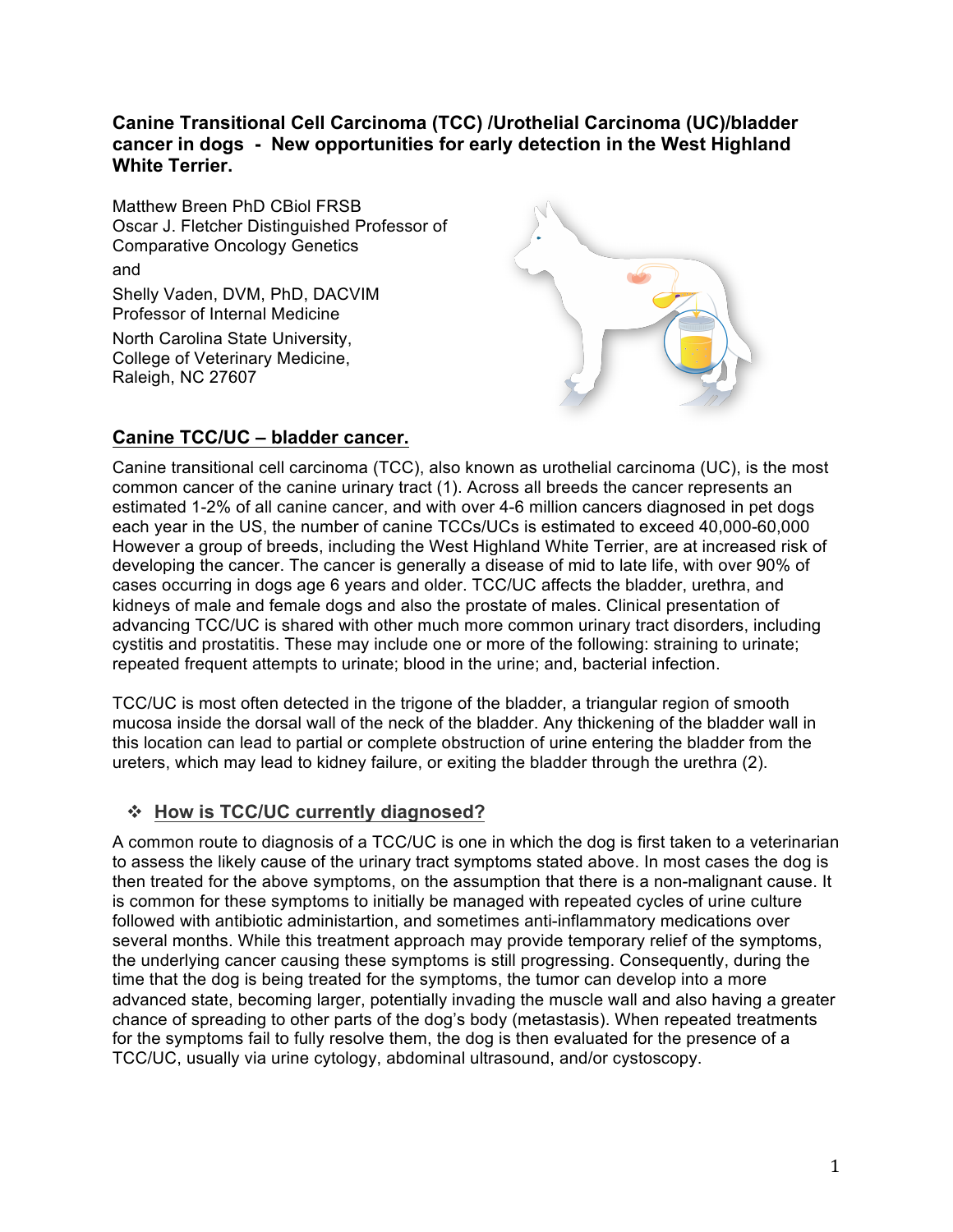Where a mass is detected, it is recommended that a biopsy be taken and submitted for a histopathology evaluation, which serves to confirm the diagnosis of a TCC/UC and may also indicate if the mass has invaded the muscle wall. Further imaging and evaluation of local lymph nodes may be performed to assess the spread of the disease. At the time of diagnosis over 90% of cases are of intermediate- to high-grade invasive TCC/UC (3). Superficial, low-grade tumors are very uncommon. In addition, at the time of diagnosis, ~20% of canine TCC/UC have already spread to other parts of the body (2).

#### *The high predominance of advanced tumors detected by conventional means may reflect the prolonged time taken to diagnose the tumors in most cases.*

## ! **How is TCC/UC currently treated?**

Currently, once finally diagnosed, treatment of canine TCC/UC most commonly includes the use of chemotherapy, cyclooxygenase inhibitors, and combinations of these drugs. Where single agent therapy is used, the proportion of dogs entering remission is generally low (<20%), although this is increased to 35–50% with combined chemotherapy and cyclooxygenase inhibitors. While less common than drug based intervention, surgery and radiation therapy are also used where appropriate (1). Regardless of the common drug treatment option used, median survival of treated dogs with TCC/UC is currently ~7-9 months.

# ! **What is the challenge?**

Finding abnormal epithelial cells in urine sediment, or in samples obtained by traumatic catheterization, prostatic wash, and/or fine needle aspiration is used to support the diagnosis of canine TCC/UC (1,4,5). Cytological analysis of epithelial cells, however, may be misleading. For example, benign epithelial cells can resemble malignant cells with variation in cell size, and an increased number of basophils may be present after prolonged contact with urine or secondary to an inflammatory condition (6). Fine needle aspiration of tumor tissue carries the risk of disseminating tumor cells along the needle tract and so should be performed with caution (7,8). Currently, clinical diagnosis of canine TCC/UC requires comprehensive diagnostic workups, including blood test, urinalysis and diagnostic imaging, in addition to cytological examinations of tumor cells by skilled clinical pathologists, and histopathology of a biopsy specimen.

Regardless of the diagnostic process used, most UCs currently go undiagnosed until they are at an advanced clinical stage and so are associated with poor prognosis. Improved methods for earlier and less invasive detection are needed. Detection of the presence of a TCC/UC earlier in the course of disease would allow appropriate intervention sooner, which is expected to improve quality of life and extend survival. At the very least, identification of the presence of a TCC/UC as the underlying cause of the common symptoms would avoid prolonged delays in detecting the cancer, allowing treating of the cancer and not just the symptoms.

#### *The availability of a reliable, non-invasive diagnostic test for canine UC/TCC is a paramount need, as is the availability of a means to reliably detect the presence of a TCC/UC early in the course of the disease.*

## ! **What is the new opportunity for early detection of canine TCC/UC?**

In two recent independent studies, performed by research teams at North Carolina State University (NCSU) (9) and the National Institutes of Health (NIH) (10), a single mutation in the canine *BRAF* gene was detected in pathology verified tumor biopsy specimens of canine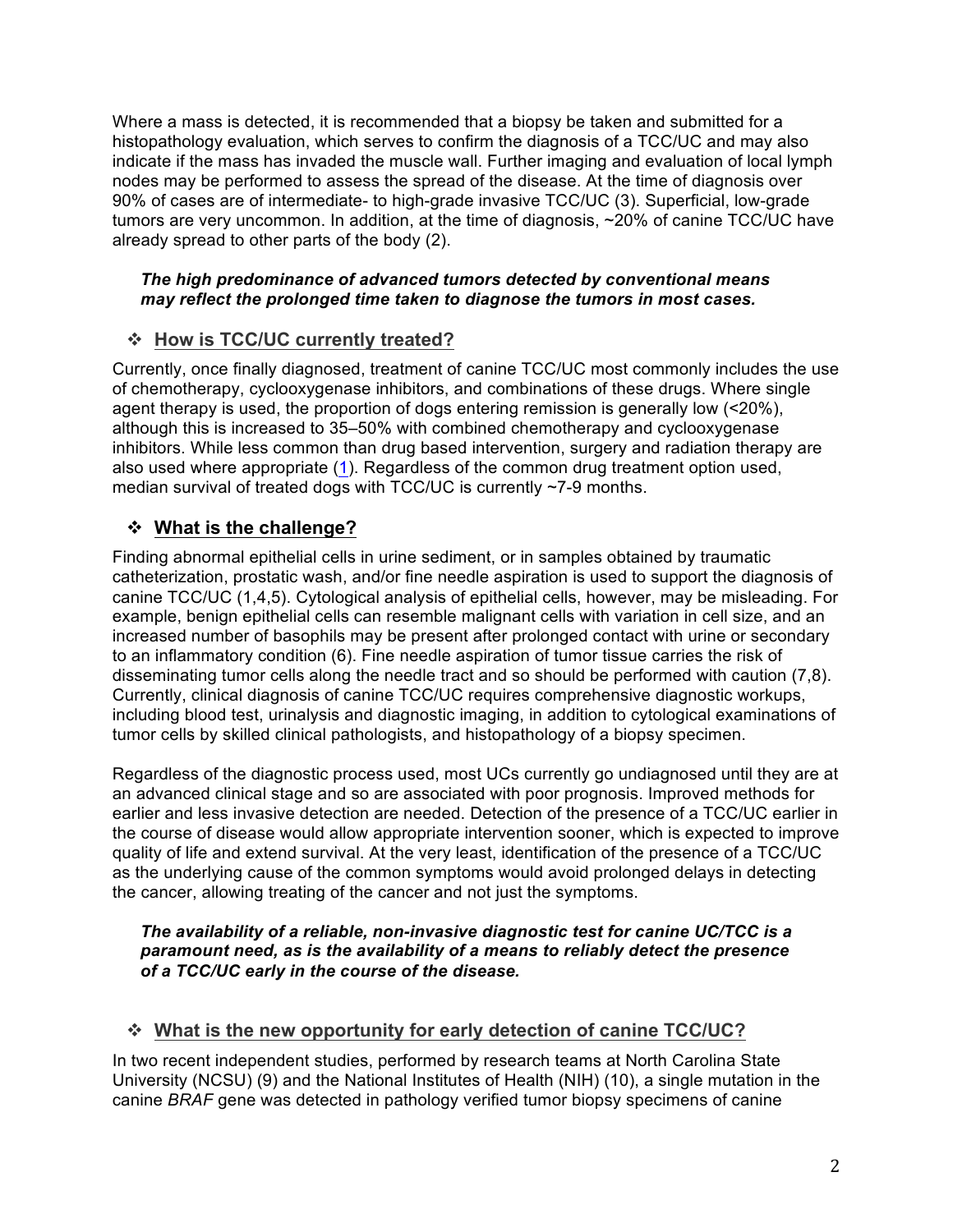TCC/UC. The NCSU team identified the mutation comparing the DNA sequences of all genes of the dog DNA isolated from TCC/UC tissue samples with those from non-neoplastic tissues. The NIH team identified the mutation by looking at RNA sequences in affected tissues. The independent discovery of the same mutation independently by two groups using two different approaches provides cross validation of the data.

**TECHNICAL DETAILS.** In the canine genome sequence at nucleotide position 8,296,284 on dog *chromosome* 16, the DNA nucleotide is a 'T", but in the tumor cells of 85% of cases of TCC/UC, this base has mutated to an "A". The result of this single mutation is one amino change in the *BRAF* protein; the amino acid is supposed to be a valine, but in the tumor cells it is a glutamic acid. This mutation is located in the activation segment of the kinase domain of the BRAF gene and the change in amino acid produces a mutated protein with increased kinase activity. The *consequence of this change is that it signals the cells to proliferate, leading to the development* of a tumor.

The NCSU team showed that the BRAF mutation was **not** present in numerous other canine cancers and in non-neoplastic bladder tissues, including inflammatory bladder tissue and polyps. In a follow up study the team at North Carolina State University developed a rapid and highly sensitive test to detect the presence of this mutation in cells shed into the urine (11). The new test is not affected by the presence of bacteria or blood in the urine and provides a highly effective means to detect the presence of malignant TCC/UC cells. Dr. Breen's lab at NCSU has been randomly screening dogs over age 6 years, from breeds considered at high risk of developing a TC/UC.

The research team has already identified the presence of a suspected TCC/UC **before** the dog had any clinical signs of the disease. Subsequent examination of these dogs by their veterinarian, followed by high-resolution ultrasound, identified a very small mass. In these cases, all dogs that scored positive to date for the presence of a *BRAF* mutation in their urine have subsequently progressed to develop clinical signs over the following months. This is a very exciting step forward for the earliest detection and treatment of dogs with TCC/UC.

# " **CADETSM** *BRAF* **Mutation Detection Assay for early, fast, and reliable detection of canine TCC/UC in free-catch urine.**

Sentinel Biomedical Inc. is a company founded by Dr. Breen's team at NCSU to allow this test to be made widely available across the nation. The team is developing a series of rapid tests to provide dog owners and veterinarians with access to reliable early **CA**ncer **DET**ection in pet dogs. The *CADETSM BRAF Mutation Detection Assay* is the first early detection system for TCC/UC.

The CADET<sup>SM</sup> BRAF Mutation Detection Assay was designed specifically to identify tumor cells carrying the *BRAF* mutation, which is present in 85% of all TCC/UC cases. The test can detect as few as just 10 mutant bearing cells in a urine sample and has been detecting cases up to four months before any clinical signs associated with the cancer become evident. This enables owners of dogs that test positive to follow up with their veterinarian and seek the most appropriate treatment very early in the course of the disease, which is expected to improve both the quality and duration of the dogs' lives. Unlike previous and less discriminatory tests for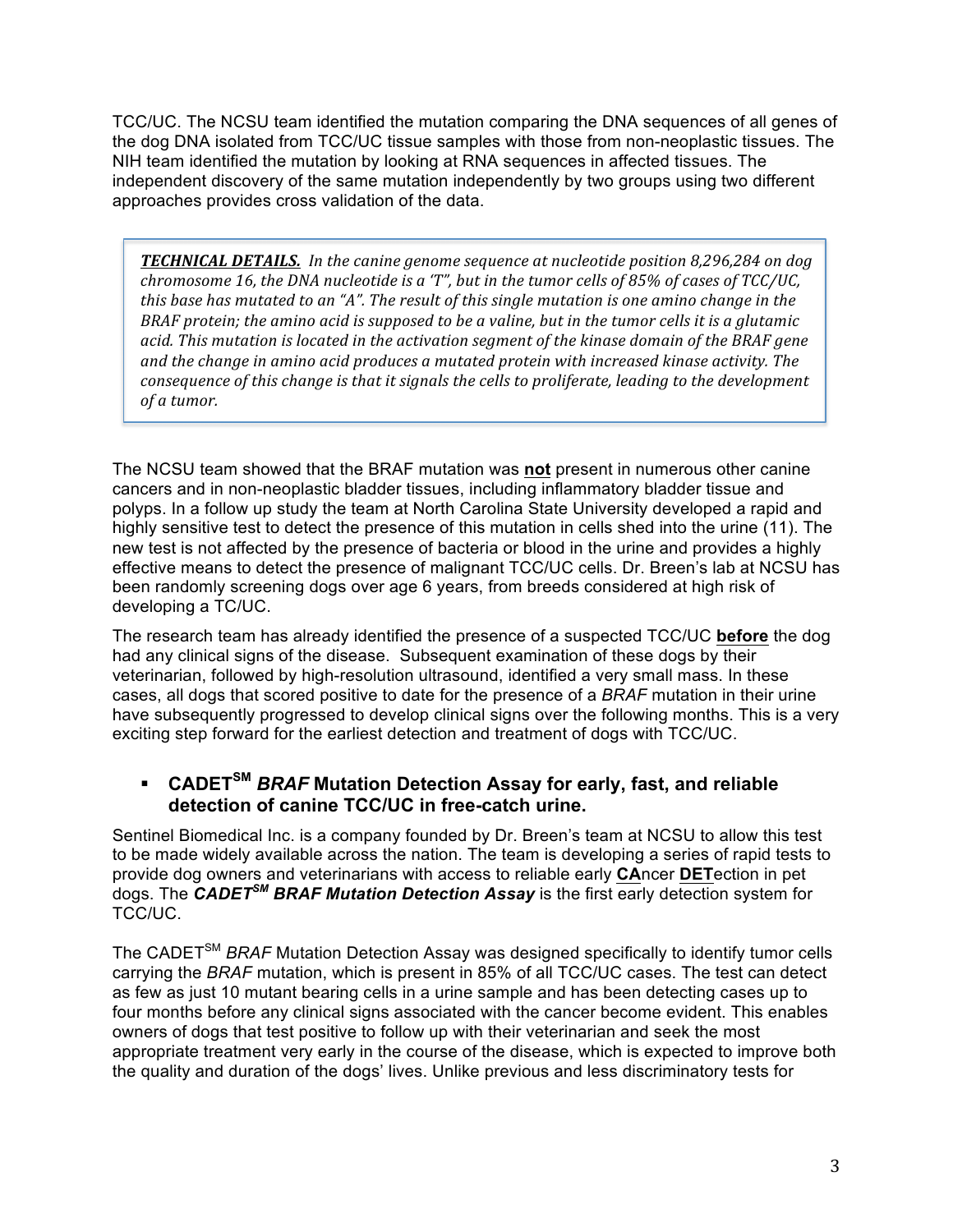canine TCC/UC, the CADET assay is unaffected by the presence of blood or bacteria in the urine.

Importantly, in all cases that have subsequently being biopsied, there is *100% concordance* between the presence of a *BRAF* mutation detected in free-catch urine and in the biopsy of the mass obtained for a pathology diagnosis of a TCC/UC. In contrast, this test does not have false positives; in studies of hundreds of controls, a *BRAF* mutation has *NOT* been detected in specimens from dogs that were shown to not have the cancer.

#### **The goal of screening for early detection of a TCC/UC is to allow earlier confirmation of diagnosis and thus provide more time to treat the cancer and not just the symptoms**.

## ! **How will this new early detection of TCC/UC help the Westie?**

The West Highland White Terrier is a breed with an elevated risk of developing a TCC/UC. Studies have suggested that the Westie is 3-6x more likely to develop this cancer than the general dog population. The mean age of diagnosis of TCC in the Westie is considered to be 11 years and 95% of all cases are diagnosed in dogs age 6 years and older. Approximately 1 in 20 Westies with TCC/UC develop the cancers under age 5 years. As with all dogs affected by TCC/UC, the majority of tumors are detected in the bladder of the Westie. The ability to reliably detect the presence of a TCC/UC earlier in the course of disease provides more time for the dog to be treated for this cancer.

Starting at 6 years of age, we recommend that urine samples be periodically collected from Westies and submitted for *BRAF* mutation detection. Our initial data suggest that this should be done every four months beyond age 6 years. Sentinel Biomedical have teamed with the AKC to offer an annual subscription for the *CADETSM BRAF Mutation Detection Assay.* Purchase of a CADETSM *BRAF* Mutation Detection Assay annual subscription provides owners with a kit that allows three tests to be performed over the course of a year. Owners collect urine from their dogs and ship to the Sentinel Biomedical laboratory once every four months. Results are sent back within two weeks and if the *BRAF* mutation is detected the owner is advised to schedule an appointment with their veterinarian as soon as possible for follow-up. In addition to screening for pre-clinical detection, the CADET<sup>SM</sup> BRAF Mutation Detection Assay may also be used to detect the presence of a TCC/UC when a dog has already started to show symptoms.

The kits are very easy to use. Owners collect free catch urine from their dog(s) at home in a clean household container and pour it into one of the collection jars provided. The jar is then shipped back to the lab to be tested. All packing materials and prepaid FedEx shipping labels are included with the kit.

Earlier detection will give you and your veterinarian more time to treat the cancer rather than treating the initial symptoms that emerge with the disease.

## ! **Be part of nationwide study of canine TCC/UC**

Along with the test kit each subscriber is asked a series of questions and offered the opportunity to be part of a large nationwide research study to investigate the genetic and environmental factors associated with TCC/UC of the bladder and prostate. Subscribers will have access to regular updates of the research program to learn how their dog(s) have contributed. This study will provide valuable data to help your breed and other breeds diagnosed with these cancers.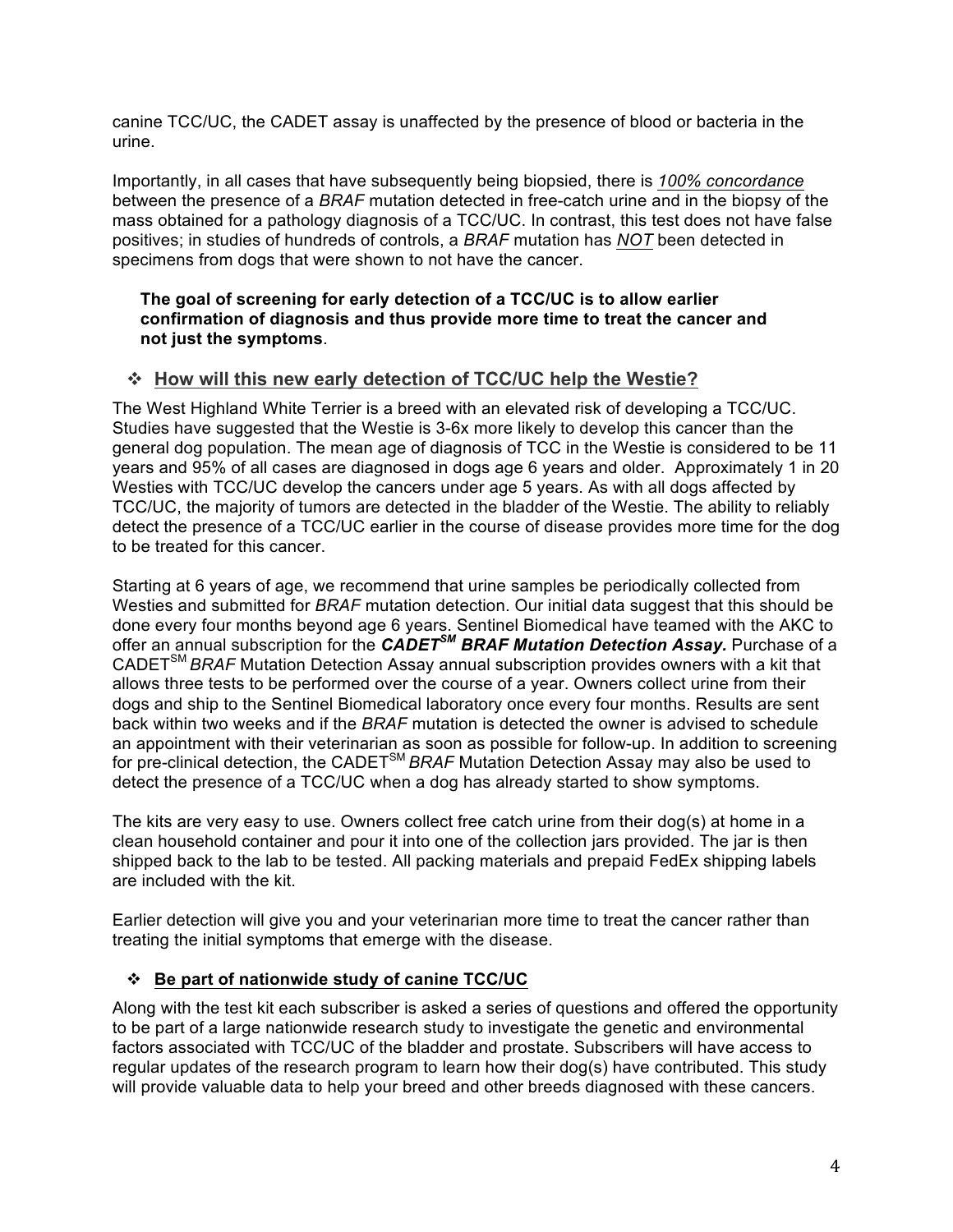We share the same kinds of spontaneous cancers and environmental exposures with our dogs. With highly sophisticated analytical tools now available, our dogs provide scientists with an ideal population for genetic research. Early detection tests being developed and offered by Sentinel Biomedical's CADET<sup>SM</sup> program not only provide opportunities to potentially extend lifespans of beloved pets, but also offers researchers valuable insight that can be applied to benefit human cancer patients.

Our dogs truly are our best friends, in the home and in the-fight against cancer.

For further information about the CADET<sup>SM</sup> BRAF Mutation Detection Assay please contact

CADETBRAF@SentinelBiomedical.com



! **Further reading – the science behind the testing.**

#### **Click on the links below to access the peer-reviewed publication cited.**

Mochizuki H, Kennedy K, Shapiro SG, Breen M. BRAF Mutations in Canine Cancers. PLoS One. 2015;10(6):e0129534. doi: 10.1371/journal.pone.0129534. PubMed PMID: 26053201; PubMed Central PMCID: PMC4460039. LINK TO STUDY

" This studies repoert on the presence of the *BRAF* mutation across numerous canien cancer, highlighting the high freqeuncy of the muttaion in canine TCC/UC

Mochizuki H, Shapiro SG, Breen M. Detection of BRAF Mutation in Urine DNA as a Molecular Diagnostic for Canine Urothelial and Prostatic Carcinoma. PLoS One. 2015;10(12):e0144170. doi: 10.1371/journal.pone.0144170. PubMed PMID: 26649430. LINK TO STUDY

" This studies reports on the devleopment of the *BRAF* mutation assay used to detect the presence of the mutation in urine specimens.

Decker B, Parker HG, Dhawan D, Kwon EM, Karlins E, Davis BW, et al. Homologous Mutation to Human BRAF V600E Is Common in Naturally Occurring Canine Bladder Cancer--Evidence for a Relevant Model System and Urine-Based Diagnostic Test. Mol Cancer Res. 2015;13(6):993-1002. doi: 10.1158/1541-7786.MCR-14-0689. PubMed PMID: 25767210; PubMed Central PMCID: PMC4470794. LINK TO STUDY

" This studies reports on the independent discovery of the BRAF mutation.